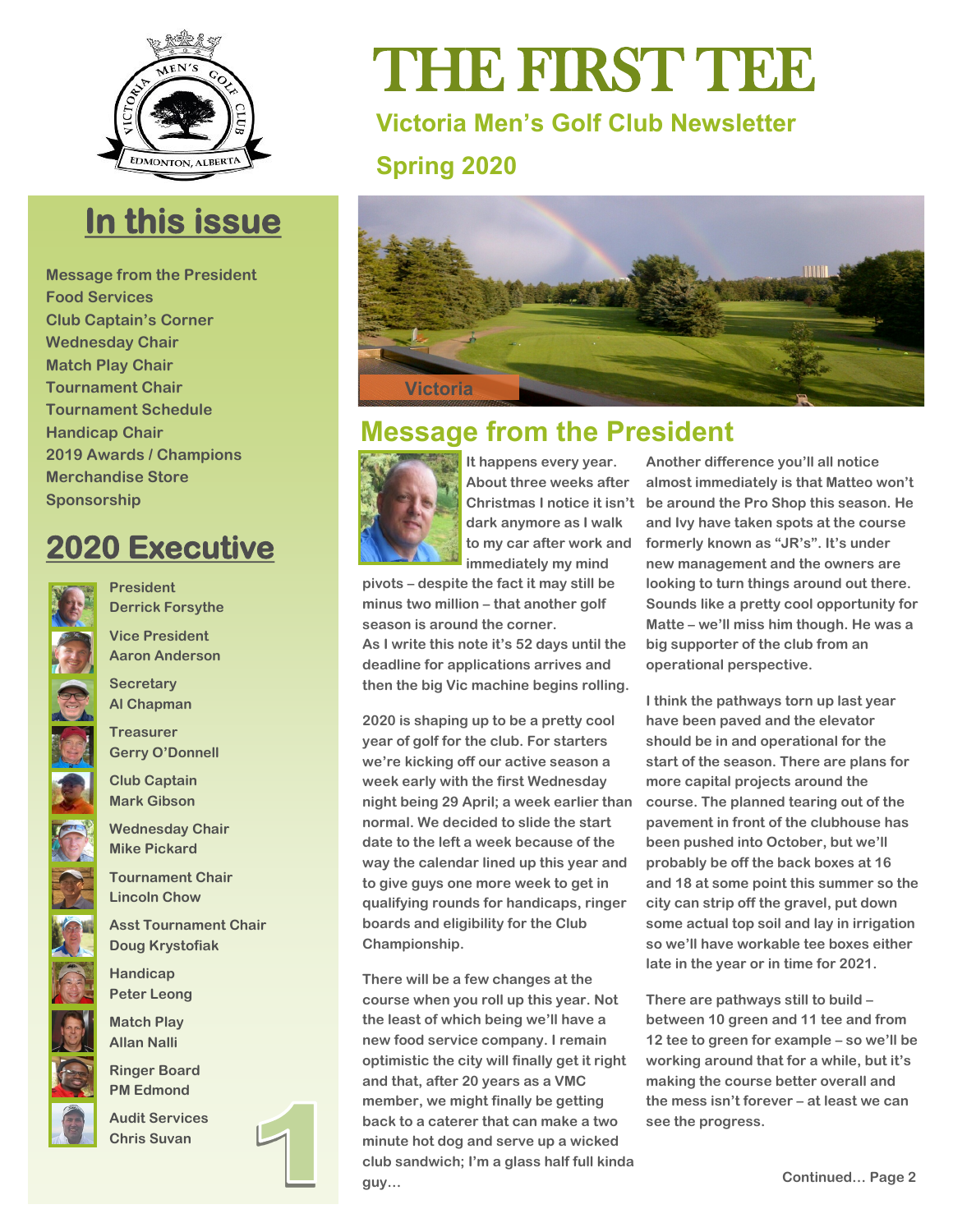## **Message from the President—continued**

**Lincoln has us set up for the Away Tournament this year. I won't steal his thunder. You'll have to read on to find out where we're headed this year. I'm looking forward to playing this track.**

**Aaron has a new contact for golf gear. Details on that are on the inside of this newsletter. The merch looks pretty good and the prices are reasonable. Have a look at what he's put together.**

**The RCGA has also introduced a new way of calculating handicaps – so, no you haven't miraculously gotten better over the winter; your handicap has simply been adjusted downward under the new system – you'll now just have to work harder at keeping it there…** 

## **Food Services**

**The city has awarded a local restaurant group a contract to provide food for city-owned golf courses.**

**Starting in April, Robert Spencer Hospitality** 

**Group will provide a wide range of local, fresh food and seasonal menu items** 

**Club Captain's Corner**



**Welcome new and returning members to the Victoria Men's** 

**League 2020 season! I am excited to be your new Club Captain for this year and I hope to continue the good work of the past Club Captain, Jordan Vallee.** 

 **the main responsibilities For those new members, of the Club Captain and Assistant Captain are to organize and run the Interclub Team.** 

**Interclub is a match-play format competition between Edmonton and area Golf Club Men's Leagues. Our team will be comprised of five guaranteed spots (Club Champion, Head Pro, Club Captain, two Captain's picks) and seven qualifiers. The qualifiers will be the top seven players with the lowest gross scores** 

**coming from two out of three qualifying rounds. The three qualifying rounds will be listed in the newsletter's tournament schedule.** 

**Finally, for those of you not at the Club Final last September, 2020 will be my last year as President. Fifteen seasons is lots and we have a really strong group of guys that have some cool ideas on where they want to take the club. It's been a great run and I'm looking forward to seeing where the club heads as I join the rest of you on the other side of the podium for meetings et al.**

**See you all at the meet and greet this April – we'll be holding that on the 22nd this year and then off we go. I'm looking forward to getting out and playing a little more than last year.**

**See you on the green! Derrick Forsythe**

**at Riverside, Rundle Park and Victoria golf courses.**

**Hospitality Group has a great reputation in the city and serves notable, handcrafted food at two** 

**Robert Spencer** 

**well-known local restaurants,** 

**Workshop Eatery and** 

**Woodshed Burgers.** 

**Paul Shufelt, a chef with the hospitality group said they are excited to provide a dining experience that matches the beauty of the river valley, which the golf courses call home.**

**For those who didn't make the 12-man team but played in at least two of the three qualifying rounds, you will be considered as alternates and can possibly be called upon at some point to fill in and play. The times and dates for our Interclub matches will be determined by the Edmonton Golf Association (EGA).**

**Well, that's about all I got to say for now. Hope to see you all on the course in the spring!**

**Mark Gibson** 

## Member Registration **Deadline**

**Sunday April 19th 6:00 pm** 

**(Completed form and payment to be dropped off at the pro-shop. E-transfer payment and registration form can be emailed to** 

## **Meet & Greet**

**[victoriagolf.mc@gmail.com\)](mailto:victoriagolf.mc@gmail.com)** 

**Victoria Social Room**

**Wednesday April 22nd 6:00 pm**

**Food and Refreshments will be provided**



**Wednesday April 29th**

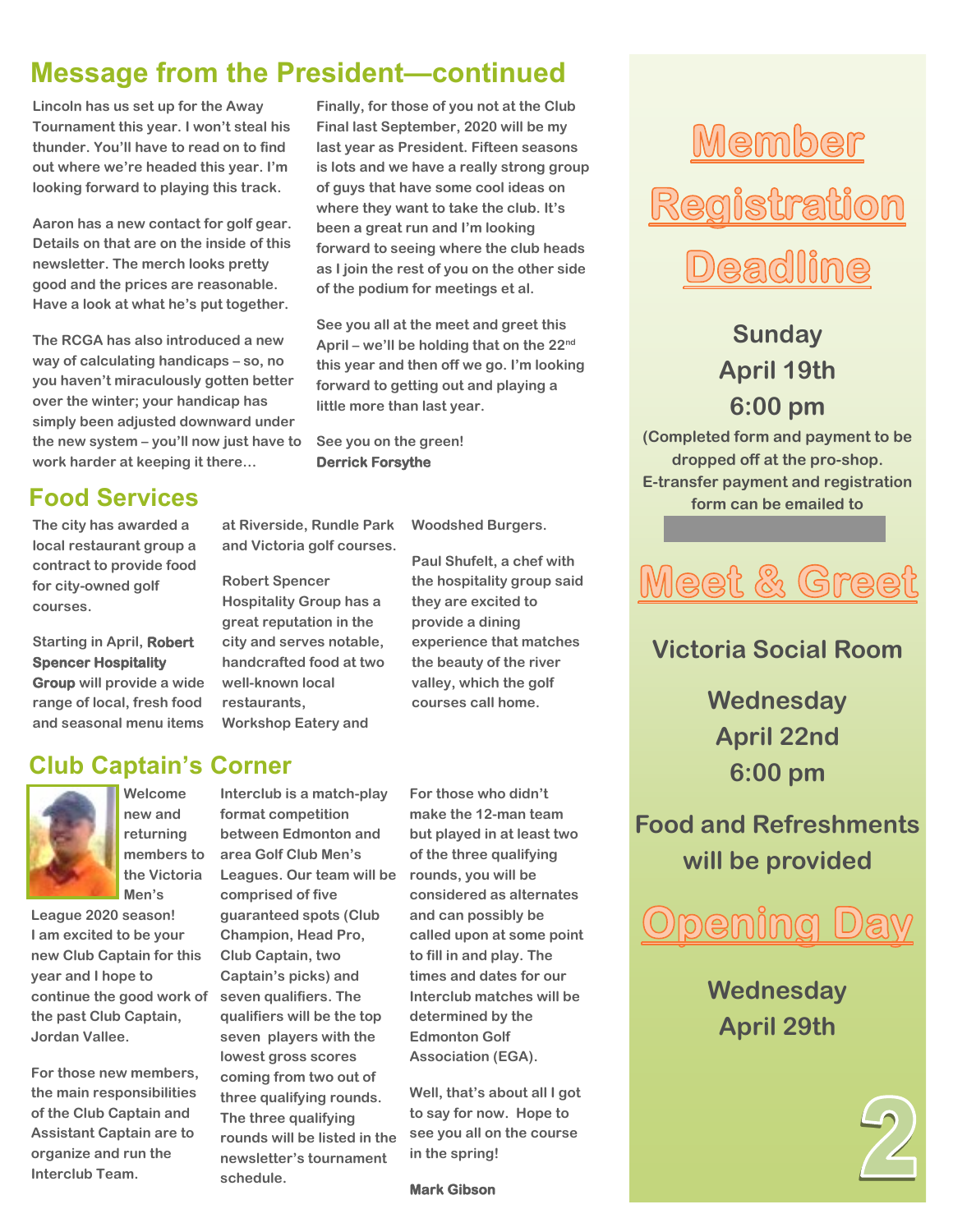## **From the** proshop...

**Take advantage of the available discounts….**

**Golf Rewards Card - \$40**

**10% Discount on Green Fees, Carts, Food and Proshop items**

**1 Free Large Bucket of Balls**

#### **Platinum Rewards Card - \$100**

**20% Discount Regular Green Fees**

**10% Discount League Tournament Play**

**10% Discount on Carts, Food, Proshop items and more**

**1 Free Large Bucket of Balls**

#### **Ask about the Golf Multi-Pass as well!!!**



### **Welcome to Wednesday**



 **Men's Golf Club for the 2020 season!** 

 **I, for one, am ready to get started with the new season. I trust that all of you are as well!** 

**This is my tenth year with the club and my third year as the Wednesday Chair.** 

**My role is to make sure that Wednesdays run smoothly and to have your experience with our club be an enjoyable one.** 

**We always have some challenges, and even make some mistakes, but I hope that these can be minimized to where most of you are blissfully unaware of any of them.**

**My goal is always to exceed your expectations and to have your experience with our club be welcoming, all-inclusive and long lasting.** 

**As I have for the past ten years, I look forward to meeting all of our new members and re-connecting with our returning ones.** 

**I hope that everyone is able to take a couple of minutes, or a couple of hours, to come upstairs after your round, as our club is as much about the social aspect as it is about the golf!** 

#### **Welcome to the Victoria With the change to the new World Handicap System you may see a change in the handicaps used to create our flights, but we will continue to make sure that our handicap groups are balanced and competitive.**

**I don't foresee many other changes this season as the on-line sign-up and the format for Wednesday will continue as they did last year.** 

**I will send out an E-mail prior to the Meet & Greet with instructions on how and when to sign-up.**

**Information will still be accessible on our Google Sheets Page from links on The Victoria Men's Golf Club website.** 

- **—Wednesday Tee Times —Wednesday Prize results**
- **—Tournament Tee Times**
- **—Tournament results**
- **—Attendance**
- **—Interclub results**
- **—Match Play schedule and results**

**We will have a lot of information to pass along as we get closer to the start of the season so keep an eye out for a few informative e-mails.** 

**Play well! Have Fun!**

**Mike Pickard** 

### **Match Play**



**Hi everyone, I will again be heading up the** 

**Match Play tournaments.** 

**These are optional season long Singles and Doubles Match Play events for players who wish to sign-up and compete against fellow club members. Participants schedule their matches with their opponents during regular Wednesday play or any other time as long as it's before the allotted deadline for each round. If you want to play you** 

**can sign up for both or just one of the two events.**

**There is hardware for the champions, and cash for all those making it to the final rounds, but mainly this is a chance to get your competitive juices flowing (mixes great with beer) and also to play with members who you might not.**

**To make these tournaments successful and finish before the end of season, matches need to be played as soon as possible in each round so that weather and other circumstances don't become a factor.** 

**This is especially important during the early rounds which set the pace going forward. Therefore, I will again be requesting preferred times during sign-up, early 2:00pm-3:30pm, late 3:30pm to 5pm, or no preference. The draw will then start with these preferences to get it underway.** 

**Match play is planned to start around mid-May. Information to sign-up will be communicated as we start the season.** 

**Play well!** 

**Allan Nalli**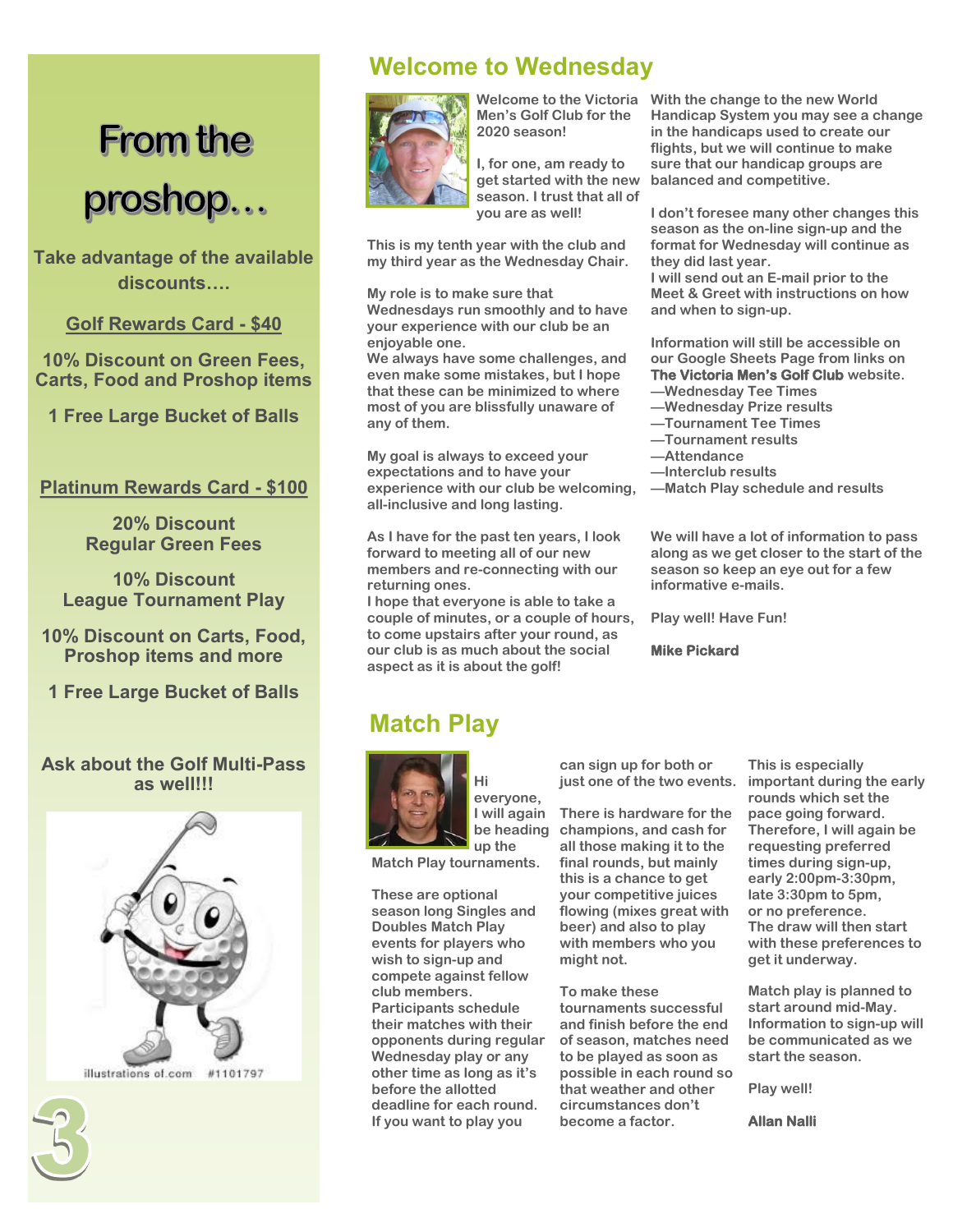## **Tournament Chair Address**



**Welcome to new and returning fellow golfers!** 

**Weekend tournaments create an environment** 

**that encourages friendly competition and playful banter. This also allows members to get to know each other by gathering after their round to enjoy the camaraderie over food & drinks. Tournament prize winners will be announced and trophies presented. Each tournament trophy is unique and the winners will have their picture taken for our website. Door prizes may also be drawn but you must be present to win.**

**Weekend tournaments offer lots of variety as each tournament is played in a slightly different format. This gives you lots of opportunities to challenge yourself and to test your mental & physical skills. Details of each tournament will be posted in the Men's washroom board as well as emailed to all members. This cumulates into our biggest tournament, The Club Championship, which is a 2-day event to crown the best in mid-August.**

**Most tournaments will be held on Saturday mornings at approximately 7:30 AM. The exceptions are the Away Tournament which starts at approximately 11 AM. and the 2-day Club** 

**Championship (Saturday & Sunday) at approximately 7:30 AM. Our tournaments in September may have a later starting time as well (depending on weather/ sunlight). Please observe tournament sign-up deadlines as it will be very tight logistics wise due to having the event on Saturdays instead of Sundays. Some tournaments also** 

> **include meals or food vouchers to provide added value for each participating member.**

**also pay an additional \$15 tournament fee to cover hole prizes and tournament prizes. If we go over the maximum limit of 48 players, preference will be given to club members first. The sign-up deadline is May 6 by 11pm. Payment must be made in full by the deadline. More details to come at our Meet & Greet.**

**Finally, for this coming year, we are hoping to expand our sponsorship program from last year so** 



**This year, our Away Tournament will be held at the scenic and challenging Innisfail Golf Course.** 

**They have a brand new Clubhouse and have been rated Score Golf's #1 Conditioned Golf Course in Alberta & Top 3 "Best Courses You Can Play in Alberta". We'll be teeing off Saturday, June 27,** 

**starting at around 11 AM.**

**For this Away Tournament, club members, family, friends & guests are welcome but the maximum limit is 48 players. The cost is \$125 per person (includes driving range, 18 holes, power cart, meal, gratuity & GST) for club members and any guests. Club members will** 

**there will be more &/or better door prizes for each tournament. For those interested, this will provide an opportunity to market your company/ business/services to your fellow members. (See Page 6 for contact information)**

**Looking forward to meeting everyone, sharing some laughs and having a fun & memorable year of golf!** 

**Lincoln Chow Tournament Chair Doug Krystofiak Assistant Tournament Chair**

## **2020**

## **Tournaments**

**Wednesday, May 6 Interclub Qualifier # 1**

**Saturday, May 9 Kickoff & I.C. Qualifier # 2**

**Wednesday, May 13 Interclub Qualifier # 3**

**Saturday, May 30 Jim Mahar Memorial**

**Saturday, June 13 Tombstone**

**Wednesday, June 17 Johnny Aitken**

#### **Saturday , June 27 Away Tournament Innisfail Golf Club**

**Saturday, July 11 Mid Season Classic**

**Saturday, July 25 President's Choice**

#### **Saturday and Sunday August 15 and 16 Club Championship**

**Saturday, September 12 Champion's Cup**

**Saturday, September 26 Club Final and AGM**

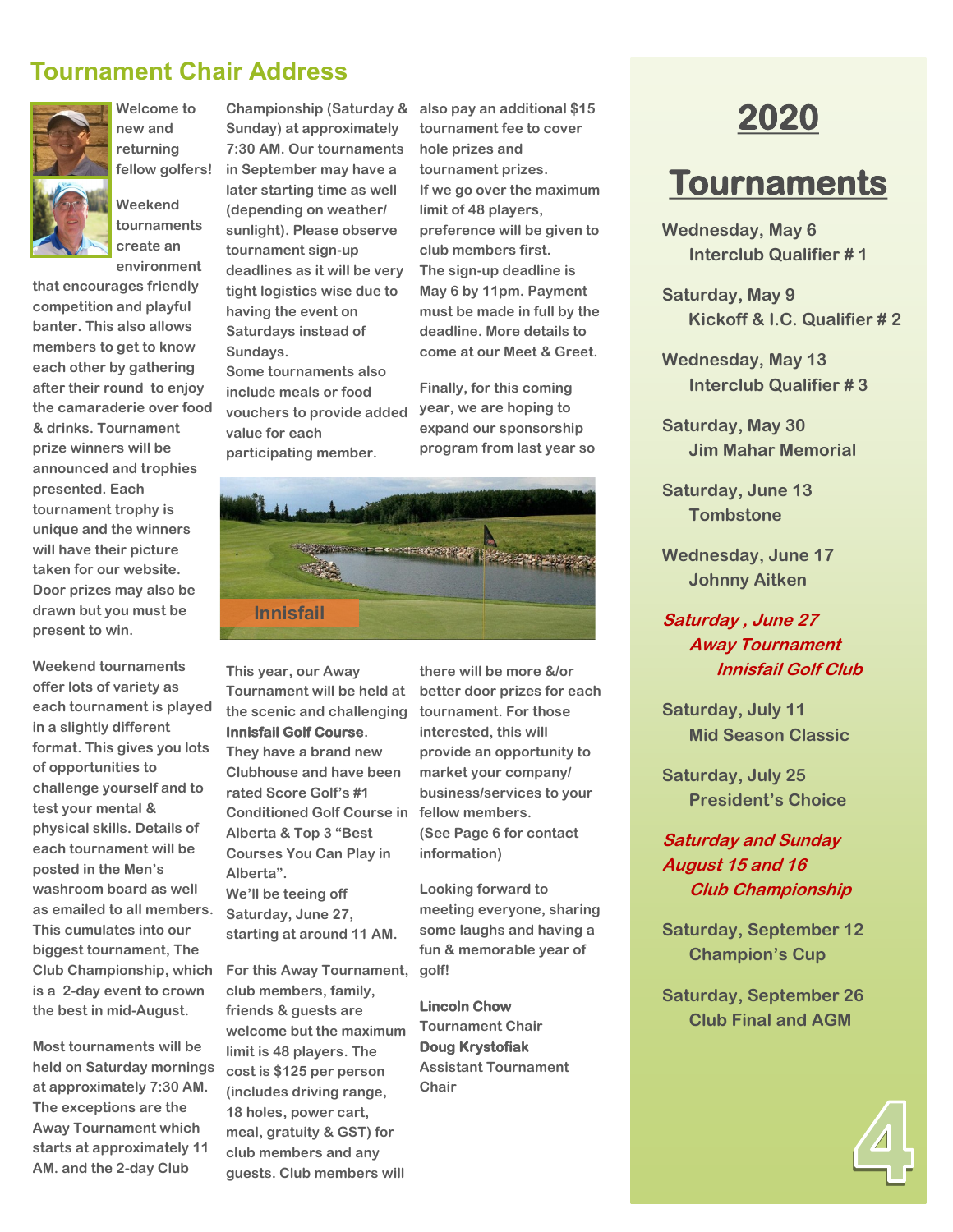## $M_A D D$

Tournament July 3, 2020 The Links in Spruce Grove

**Contact Tim Phillips (tphillips99@hotmail.com) for information on how to participate**

## **Handicap**



**Contrary to popular opinion, a player's handicap is intended to** 

**What is a handicap?**

**show a player's potential, not a player's** 

**average score. The frequency by which a player will play to their handicap is a function of that golfer's handicap, as low handicappers are statistically more consistent than higher handicappers.** 

**Some highlights on the new system for 2020 (World Handicap System – WHS)**

#### **Fewer rounds required to obtain a Handicap Index**

**Only three 18 hole rounds are required (a total of 54 holes – which is made up of any combination of 18 hole or 9 hole rounds)**

**Handicap Index will be based on your lowest 8 of the most recent 20 rounds** 

#### **For handicap purposes the Equitable Stroke Control (ESC) is being replaced**

**A limit of Net Double Bogey on the maximum hole score**

**For more information about handicaps, click on the attached link at the bottom of this article.**

**The Handicap Index travels worldwide with the golfer from course to course (and tee to tee) and is used to calculate a "Course Handicap". The Course Handicap is the number of strokes a golfer receives from the specific set of tees at the course. The more difficult the golf course, the more strokes the golfer receives and vice versa.**

**To avoid any confusion with the revised handicap rules for 2020, it is advised to enter your hole by hole scores on the date played on the Golf Canada website to ensure your handicap is calculated correctly and to ensure your eligibility in the VMGC ringer board competition.**

**On your Victoria scorecard you are required to enter your course handicap (e.g. 19) not your handicap factor 20.5 (the factor is used to determine your course handicap on any course with a slope and rating), and your full name on the scorecard to be eligible for Wednesday night and weekend competition.** 

**NOTE: course handicap is always a whole number (no decimals).**

**In stroke play, it is used to calculate a net score from the number of strokes played during a competition, thus allowing players of different proficiency to play against each other on somewhat equal terms. In match play, the handicap difference between players is used to determine the number of strokes the high handicap player should receive from the low handicapper during the playing of their round. The higher the handicap of a player, the poorer the player is relative to those with lower handicaps.**

**If you have more questions about the golf handicap, please go to the Golf Canada link:** [https://golfcanada.ca/](https://golfcanada.ca/handicapping/#handicap-faqs) [handicapping/](https://golfcanada.ca/handicapping/#handicap-faqs) - handicap-faqs

**Your Handicap Chair… Peter Leong**